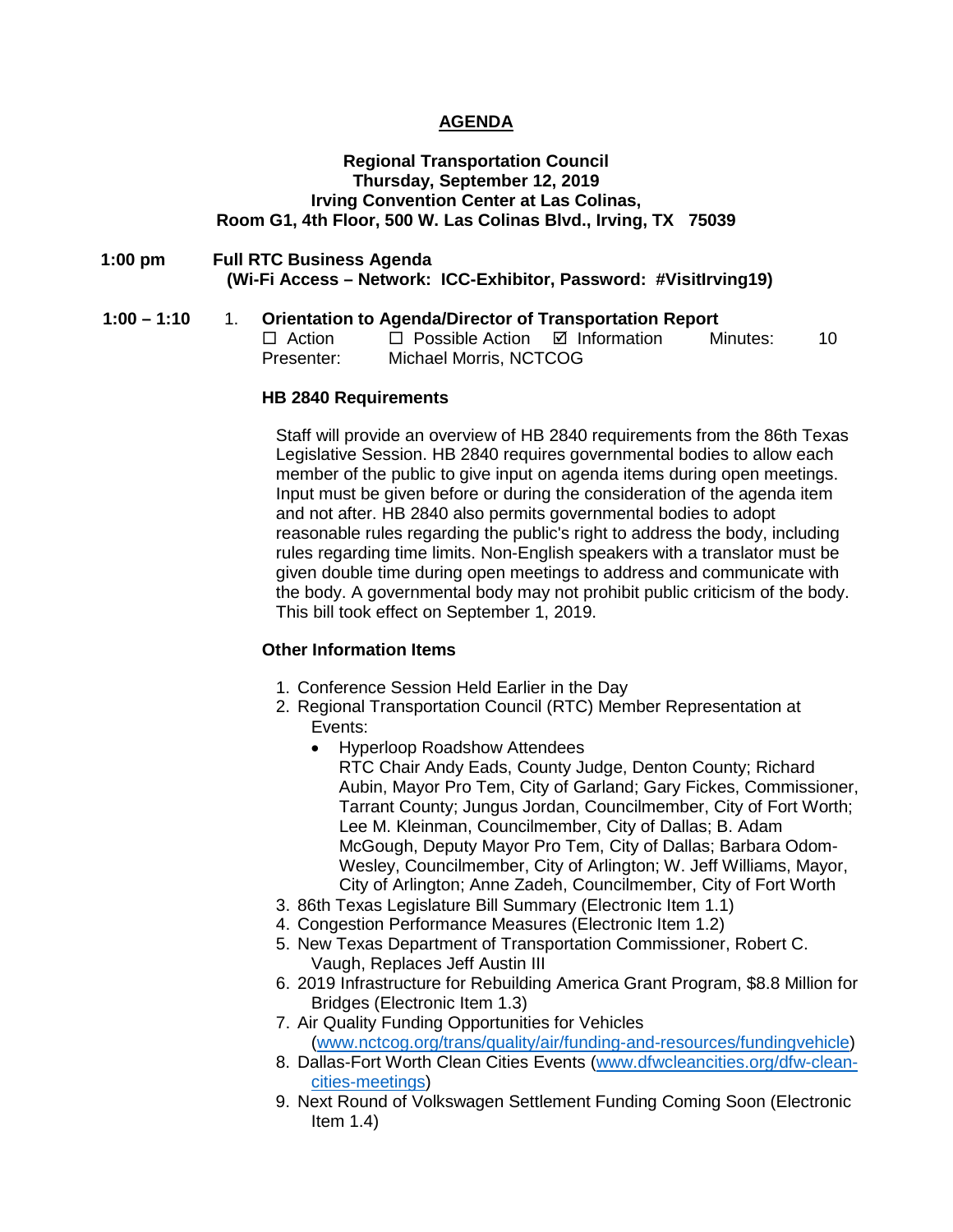| 10. Status Report on Ozone (Electronic Item 1.5) |  |
|--------------------------------------------------|--|
|--------------------------------------------------|--|

- 11. National Drive Electric Week Events, September 20-21 (Electronic Item 1.6)
- 12. Car Care Clinics 2019 [\(www.ntxcarcare.org/\)](http://www.ntxcarcare.org/)
- 13. Walk to School Day, October 2, 2019 (Electronic Item 1.7)
- 14. July Online Input Opportunity Minutes (Electronic Item 1.8)
- 15. September Online Input Opportunity Notice (Electronic Item 1.9)
- 16. Public Comments Report (Electronic Item 1.10)
- 17. Recent Correspondence (Electronic Item 1.11)
- 18. Recent News Articles (Electronic Item 1.12)
- 19. Recent Press Releases (Electronic Item 1.13)
- 20. Transportation Partners Progress Reports

## **1:10 – 1:20** 2. **Opportunity for the Public to Speak on Today's Agenda: Consistent with HB 2840**

 $\boxtimes$  Information and a set of the matrice of the Minutes: 40 Item Summary: This item provides an opportunity for the public to speak on meeting agenda items. A Speaker Request Card is available at the main table. Please provide a Speaker Request Card to the North Central Texas Council of Governments designated staff person. For today's meeting, public comments will be heard on all items.

Background: N/A

# **1:20 – 1:25** 3. **Approval of July 11, 2019, Minutes**

|             | $\sim$ . The fact of $\sim$ . The state $\sim$ . The state of $\sim$ . The state of $\sim$ |          |   |
|-------------|--------------------------------------------------------------------------------------------|----------|---|
| ⊠ Action    | $\Box$ Possible Action $\Box$ Information                                                  | Minutes: | 5 |
| Presenter:  | Andy Eads, RTC Chair                                                                       |          |   |
|             | Item Summary: Approval of the July 11, 2019, minutes contained in Reference                |          |   |
|             | Item 3 will be requested.                                                                  |          |   |
| Background: | N/A                                                                                        |          |   |

## **1:25 – 1:30** 4. **Consent Agenda**

 $\boxtimes$  Action  $\Box$  Possible Action  $\Box$  Information Minutes: 5

# 4.1. **Fiscal Year 2020 Advertising for Transportation Initiative**

Presenter: Mindy Mize, NCTCOG Item Summary: Staff will seek the Council's support to recommend North Central Texas Council of Governments (NCTCOG) Executive Board approval of up to \$1,300,000 in funding for advertising for transportation initiatives that will initiate in Fiscal Year (FY) 2020. Last month, the Surface Transportation Technical Committee recommended Regional Transportation Council (RTC) approval. Background: Since 2014, the NCTCOG Executive Board has been authorizing annual large-scale advertising purchase and placement initiatives for the Transportation Department. Electronic Item 4.1.1 explains the benefits of this initiative and showcases cost savings obtained

> from bulk advertising purchasing for the Transportation Department. Electronic Item 4.1.2 provides more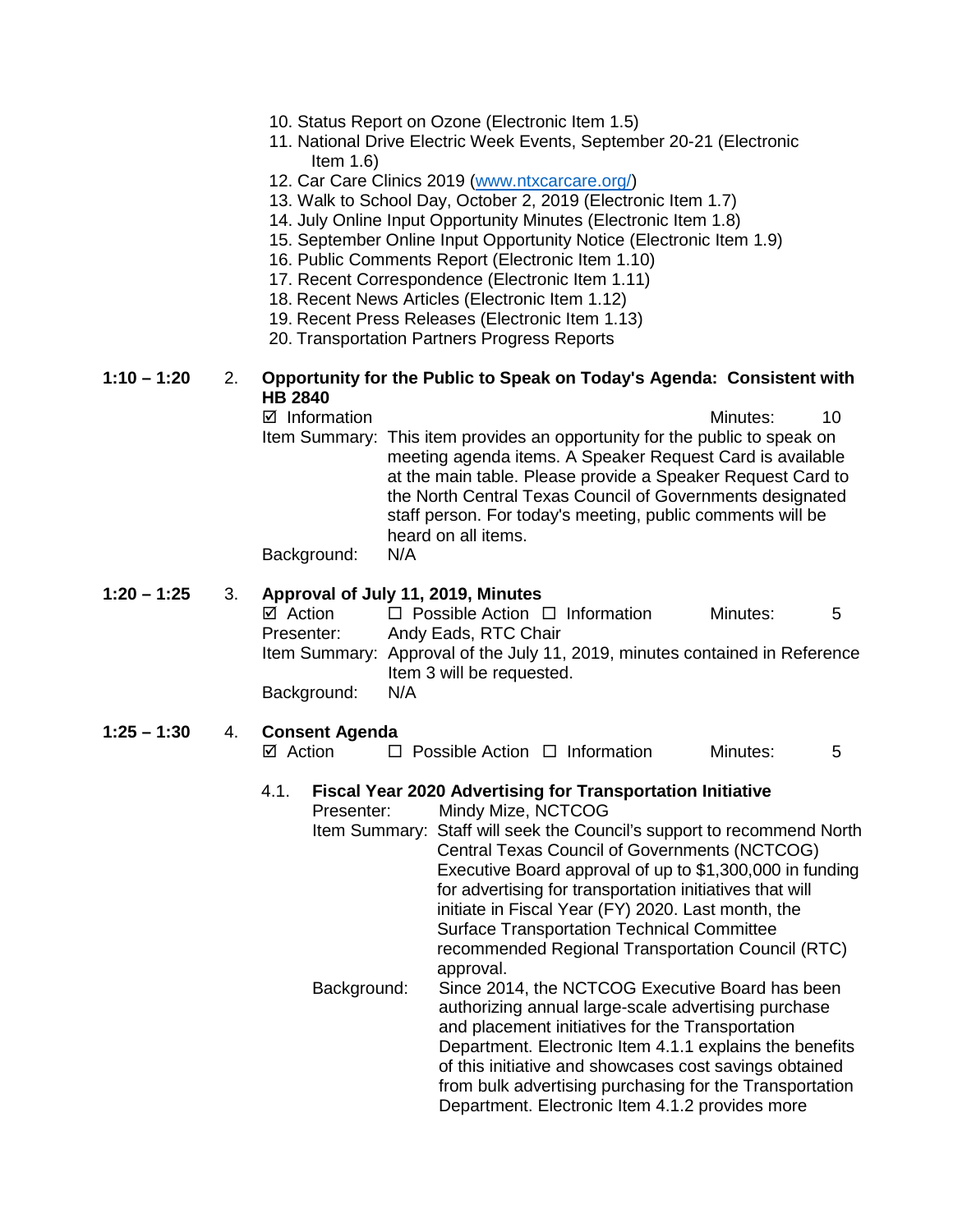information on FY2020 advertising costs along with examples of past advertising. Advertising campaigns will support 511DFW, business engagement, the Congestion Management Program, the HOV 2+ Incentive, Look Out Texans, notifications of opportunities for public input/public meetings, the Ozone Season Emissions Reduction Campaign, Unmanned Aircraft System safety and integration initiatives, and the Vehicle Technologies Program. RTC approval will be used as recommendation to the NCTCOG Executive Board on September 26, 2019.

Performance Measure(s) Addressed:

- $\boxtimes$  Safety  $\Box$  Pavement and Bridge Condition
- □ Transit Asset <br>  $\Box$  Transit Asset <br>  $\Box$  System Performance/Freight/CMAQ

#### 4.2. **North Texas Freight Terminal Electrification 2019 Call for Projects** Chris Klaus, NCTCOG

| . וטטטוועו    | <u>UHIIS INAUS, TVUTUUU</u>                                |
|---------------|------------------------------------------------------------|
| Item Summary: | Staff will request a recommendation for Regional           |
|               | Transportation Council approval to open a new,             |
|               | competitive call for projects to subaward funds through    |
|               | the North Texas Freight Terminal Electrification 2019      |
|               | Call for Projects. The Surface Transportation Technical    |
|               | Committee recommended Regional Transportation              |
|               | Council approval at its August 23, 2019, meeting.          |
| Background:   | In June 2018, the North Central Texas Council of           |
|               | Governments submitted a grant proposal to the              |
|               | Environmental Protection Agency (EPA) under the            |
|               | National Clean Diesel Funding Assistance Program           |
|               | authorized by the Diesel Emissions Reduction Act. The      |
|               | EPA has awarded this proposal, which provides federal      |
|               | funds for a project to identify locations and install EPA- |
|               | verified electrified parking spaces and related            |
|               | infrastructure including electric capable kits and power   |
|               |                                                            |
|               | monitoring equipment at freight terminals and              |
|               | distribution centers that primarily receive heavy-duty     |
|               | trucks with Transport Refrigeration Units within the       |
|               | 10-county ozone nonattainment area. Electronic             |
|               | Item 4.2 provides additional details including the         |
|               | schedule and project selection criteria.                   |
|               |                                                            |

Performance Measure(s) Addressed:

□ Safety □ Pavement and Bridge Condition<br>□ Transit Asset □ System Performance/Freight/CM **Ø System Performance/Freight/CMAQ** 

**1:30 – 1:40** 5. **Uber Relocation to the Dallas-Fort Worth Region**

| $\boxtimes$ Action | $\Box$ Possible Action $\Box$ Information                                     | Minutes: | 10 |
|--------------------|-------------------------------------------------------------------------------|----------|----|
| Presenter:         | Michael Morris, NCTCOG                                                        |          |    |
|                    | Item Summary: Staff will request approval of the mobility partnership program |          |    |
|                    | for Uber to come to the Dallas-Fort Worth region, including                   |          |    |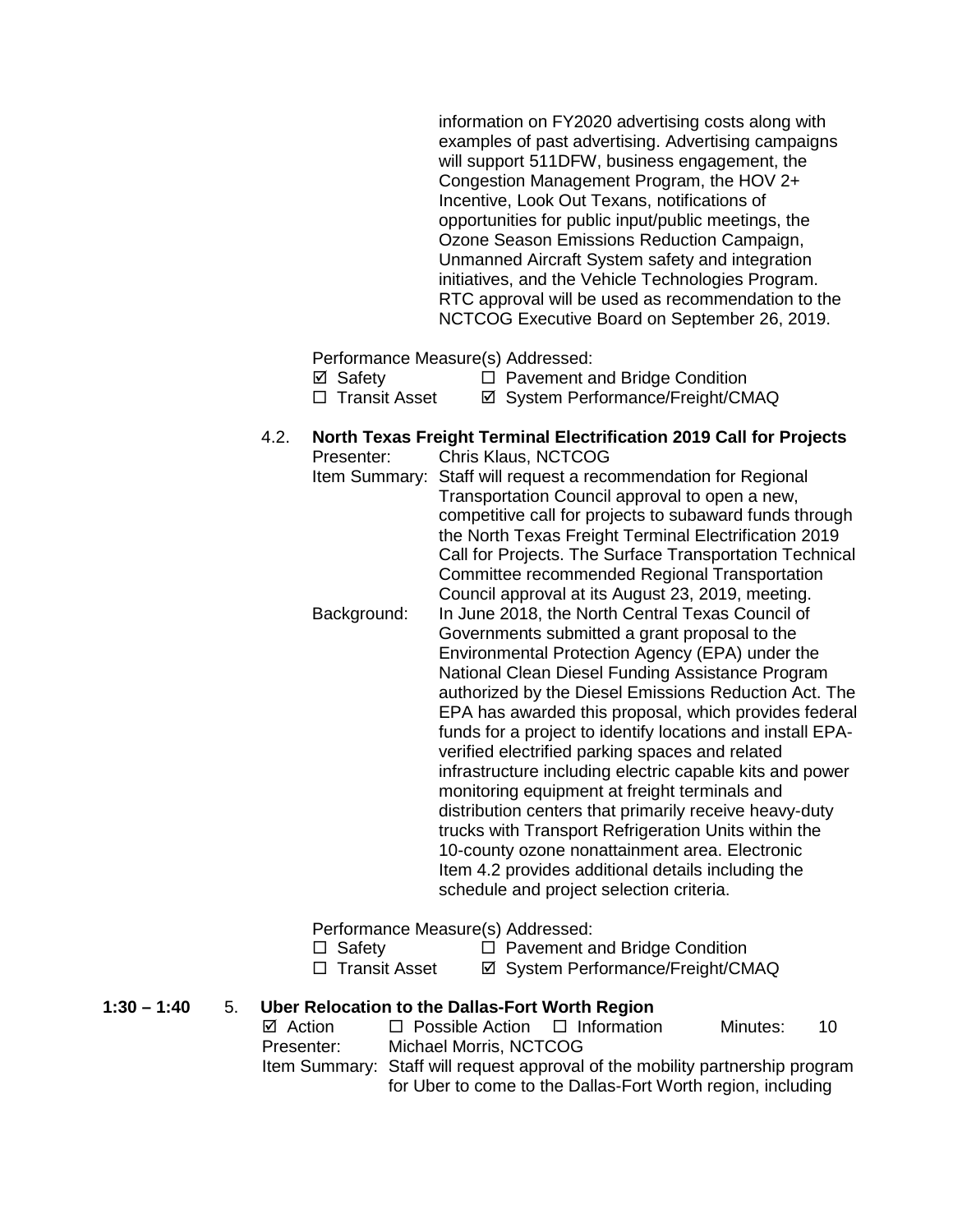data sharing with the North Central Texas Council of Governments (NCTCOG) and creation of a regional clearing house.

Background: Uber is electing to move staff members to the City of Dallas. NCTCOG staff was asked to identify mobility components that could assist in Uber deciding to come to the Dallas-Fort Worth region. Reference Item 5.1 documents the requested partnership program and NCTCOG staff requests flexibility to identify other funding partners, as well as the funding source for this action. In negotiations with Uber, and as part of the Surface Transportation Technical Committee's recommendation, the following statement is being requested as part of the Regional Transportation Council (RTC) action. "In addition to these financial commitments, the RTC requests Uber share transportation-related data with the region. One way to maximize the efficiency and effectiveness of this information exchange is for Uber to request the RTC play a coordination role with interested public-sector governments. Electronic Item 5.2 contains correspondence from Dallas County Commissioner John Wiley Price. Electronic Item 5.3 contains an email sent to Commissioner Price in advance of his correspondence.

Performance Measure(s) Addressed:

| ⊠ Safety               | $\Box$ Pavement and Bridge Condition |
|------------------------|--------------------------------------|
| <b>Ø</b> Transit Asset | □ System Performance/Freight/CMAQ    |

**1:40 – 1:50** 6. **Skillman/Audelia and Garland Interchange: Expediting the IH 635 East Project**

| ⊠ Action      | $\Box$ Possible Action $\Box$ Information |                                                                  | Minutes: | 10 |
|---------------|-------------------------------------------|------------------------------------------------------------------|----------|----|
| Presenter:    | Michael Morris, NCTCOG                    |                                                                  |          |    |
| Item Summary: |                                           | Staff will request Regional Transportation Council (RTC)         |          |    |
|               |                                           | action to negotiate a funding partnership program with the City  |          |    |
|               |                                           | of Garland in the vicinity of IH 635 East and Garland Avenue.    |          |    |
| Background:   |                                           | During the Texas Department of Transportation (TxDOT)            |          |    |
|               |                                           | procurement process for IH 635 East, potential contractors       |          |    |
|               |                                           | submitted alternative technical concepts at Skillman/Audelia     |          |    |
|               |                                           | and Garland Avenue. City of Dallas Deputy Mayor Pro Tem          |          |    |
|               |                                           | B. Adam McGough put together a team to work with TxDOT           |          |    |
|               |                                           | and RTC staffs on the Skillman/Audelia design ideas. City of     |          |    |
|               |                                           | Garland Mayor Pro Tem Richard Aubin put together a team to       |          |    |
|               |                                           | work with TxDOT and RTC on the area at Garland Avenue.           |          |    |
|               |                                           | The TxDOT design process resulted in a Skillman/Audelia          |          |    |
|               |                                           | bridge that met or exceeded the community's needs at a lower     |          |    |
|               |                                           | cost. The Garland Avenue design also led to a lower cost but     |          |    |
|               |                                           | was not equivalent to all the desires of the City of Garland. In |          |    |
|               |                                           | order to build IH 635 East as one project now, due to potential  |          |    |
|               |                                           | complications at the KCS Railroad, North Central Texas           |          |    |
|               |                                           | Council of Governments staff requested that the City of          |          |    |
|               |                                           | Garland accept the design and give the RTC a chance to           |          |    |
|               |                                           | offset elements of the recommendation that are not fully         |          |    |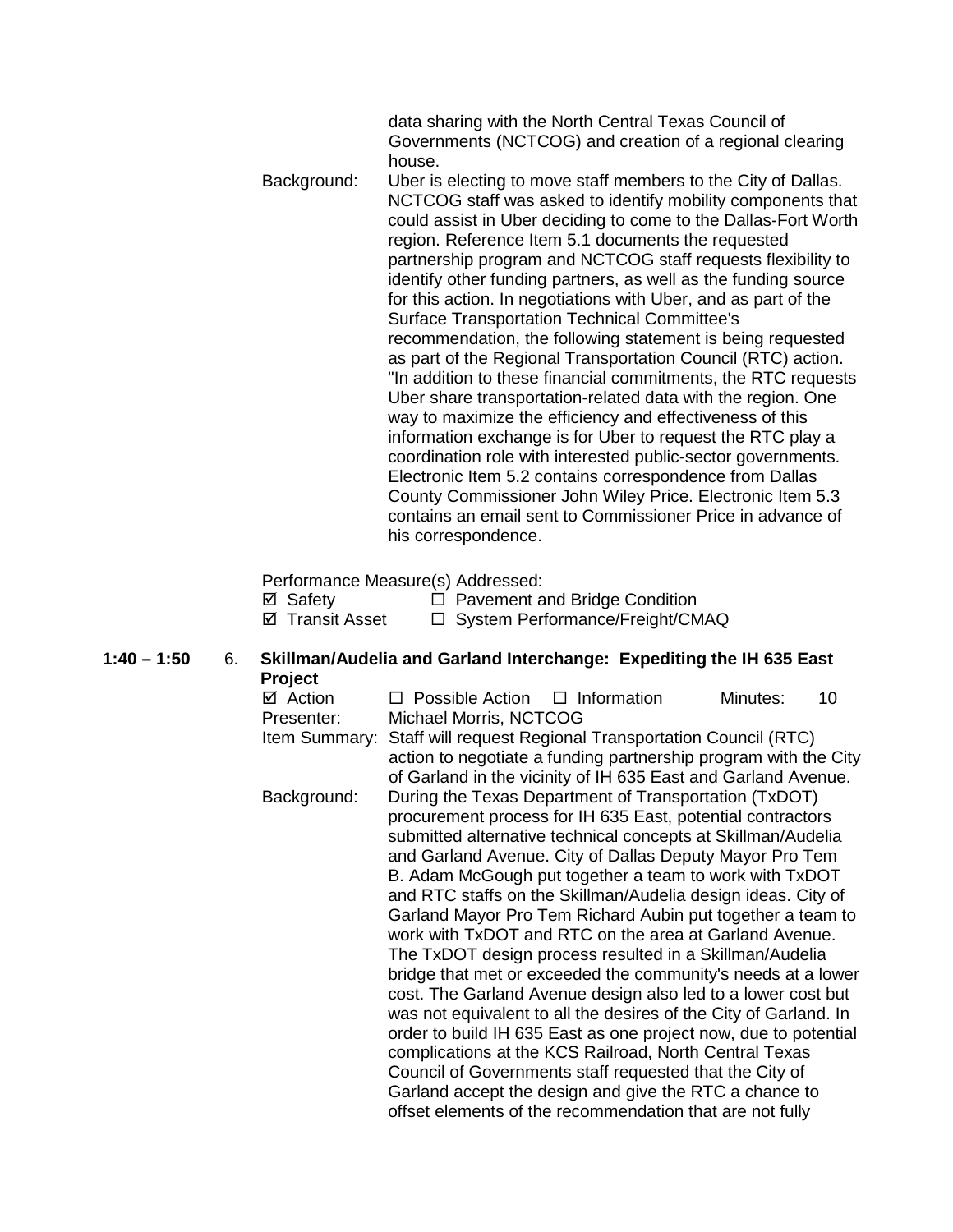consistent with Garland's interest. Staff will request that the RTC take a position thanking the community for aiding in the ability for IH 635 East to go as one project now and request approval to negotiate with the City of Garland on transportation-related or other ideas that will suffice in meeting Garland's needs. The specific recommendation, if approved, would come back to the RTC to be included in the Transportation Improvement Program. Electronic Item 6.1 contains a more detailed representation of the final design at IH 635 East and Garland Avenue. Electronic Item 6.2 summarizes the City of Garland's position that RTC staff requested for RTC consideration.

Performance Measure(s) Addressed:

 $\boxtimes$  Safety  $\boxtimes$  Pavement and Bridge Condition

 $\boxtimes$  **Transit Asset**  $\boxtimes$  System Performance/Freight/CMAQ

**1:50 – 2:00** 7. **2020 Unified Transportation Program and Regional 10-Year Plan Update**  $\boxtimes$  Action  $\Box$  Possible Action  $\Box$  Information Minutes: 10 Presenter: Christie Gotti, NCTCOG Item Summary: Staff will brief the Council on the latest developments regarding the Regional 10-Year Plan and the projects funded by the Texas Transportation Commission (TTC) in the 2020 Unified Transportation Program (UTP). Background: In December 2016, the Regional Transportation Council (RTC) approved a set of projects for Fiscal Year 2017-2026 funded with Category 2 (MPO selection) and Category 4 (Texas Department of Transportation (TxDOT) District selection) and submitted for TTC consideration with Category 12 (Commission selection) funds. That action was the Dallas-Fort Worth region's response to the House Bill (HB) 20 10-year planning requirement. In August 2018, the RTC approved an update to the Regional 10-Year Plan that primarily incorporated various project updates received to date. Since that time, North Central Texas Council of Governments (NCTCOG) staff has been coordinating regularly with TxDOT Dallas, Paris (Hunt County), and Fort Worth districts regarding updates to previously approved projects, as well as potential additions to the Regional 10-Year Plan to be included in the 2020 UTP. After receiving RTC approval of the Regional 10-Year Plan in May 2019, staff worked with the TxDOT districts to submit final project lists to TxDOT headquarters in June. A draft UTP was released in July. In August, NCTCOG staff submitted a series of public comments addressing changes that needed to be made to the draft UTP, including requesting that all RTC-approved Category 2 funds be placed in the UTP. The final 2020 UTP was approved by the TTC at its August 29, 2019, meeting.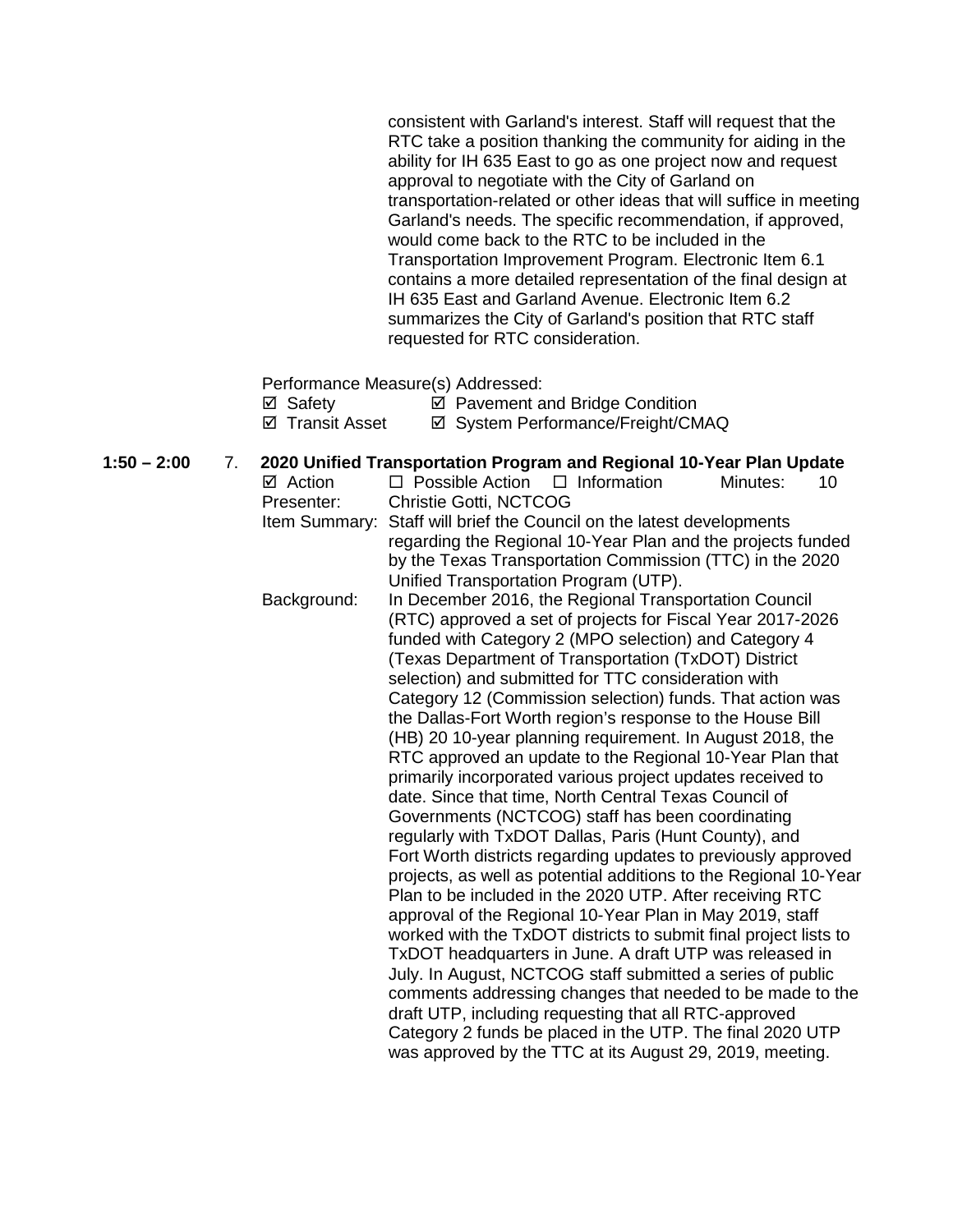Electronic Item 7.1 contains the proposed list of projects. Additional information on the latest developments can be found in Electronic Item 7.2.

Performance Measure(s) Addressed:

- **Ø** Safety **Ø** Pavement and Bridge Condition
- ⊠ Transit Asset **and System Performance/Freight/CMAQ**

# **2:00 – 2:05** 8. **Fiscal Year 2020-2022 Disadvantaged Business Enterprise Goal Update**

 $\Box$  Possible Action  $\Box$  Information Minutes: 5 Presenter: Ken Kirkpatrick, NCTCOG Item Summary: Staff requests Regional Transportation Council approval of the Disadvantage Business Enterprise (DBE) Participation Goal for FY2020-2022 for United States Department of Transportation-assisted contracting opportunities. Background: The North Central Texas Council of Governments is required by the Federal Transit Administration to revisit its DBE Participation Goal every three years. The current DBE Participation Goal is valid until September 30, 2019. The

45-day public comment period for the proposed FY2020- 2022 DBE Participation Goal closed on August 30, 2019. Electronic Item 8 includes additional details.

Performance Measure(s) Addressed:

 $\Box$  Safety  $\Box$  Pavement and Bridge Condition

 $\Box$  Transit Asset  $\Box$  System Performance/Freight/CMAQ

**2:05 – 2:10** 9. **Interstate Highway 45 Zero-Emission Vehicle Corridor Plan and Alternative Fuel Updates**

| ⊠ Action    | $\Box$ Possible Action $\Box$ Information                                                                                                                                                                                                                                                                                                                                                                                                                                                                                                                                                                                                                                                                                                                          |  | Minutes: | 5 |
|-------------|--------------------------------------------------------------------------------------------------------------------------------------------------------------------------------------------------------------------------------------------------------------------------------------------------------------------------------------------------------------------------------------------------------------------------------------------------------------------------------------------------------------------------------------------------------------------------------------------------------------------------------------------------------------------------------------------------------------------------------------------------------------------|--|----------|---|
| Presenter:  | Lori Clark, NCTCOG                                                                                                                                                                                                                                                                                                                                                                                                                                                                                                                                                                                                                                                                                                                                                 |  |          |   |
|             | Item Summary: Staff will request Regional Transportation Council (RTC)<br>endorsement of an application to the Federal Highway<br>Administration (FHWA) Solicitation for Alternative Fuels<br>Corridor Deployment Plans. Staff received Surface<br>Transportation Technical Committee recommendation of RTC<br>approval at the August 23, 2019, meeting. Updates will also<br>be presented on FHWA alternative fuel corridor designations,                                                                                                                                                                                                                                                                                                                         |  |          |   |
|             | electric vehicle trends.                                                                                                                                                                                                                                                                                                                                                                                                                                                                                                                                                                                                                                                                                                                                           |  |          |   |
| Background: | The Fixing America's Surface Transportation (FAST) Act<br>included a requirement for the Secretary of Transportation to<br>designate national electric vehicle charging, hydrogen,<br>propane, and natural gas fueling corridors. Since 2016, FHWA<br>has been designating segments of highways as alternative<br>fuel corridors. The North Central Texas Council of<br>Governments (NCTCOG) has been involved in submitting<br>recommendations for corridor designation either directly to<br>FHWA or to the Texas Department of Transportation since<br>inception of the program, with the most recent<br>recommendations approved by RTC in December 2018.<br>FHWA determinations on these most recent rounds of<br>submittals were released earlier this year. |  |          |   |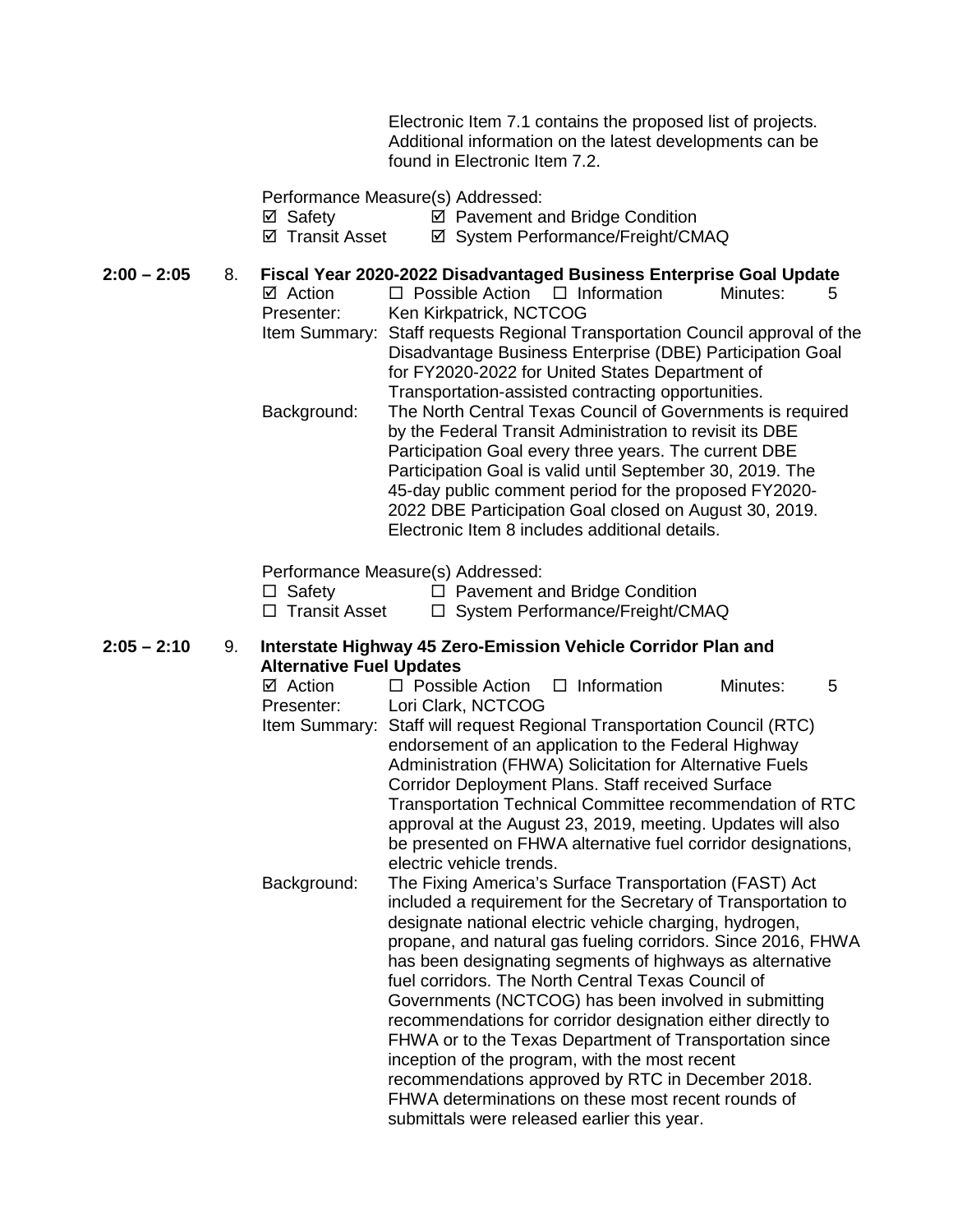Following the most recent round of corridor designations, the FHWA announced a Solicitation for Alternative Fuels Corridor Deployment Plans in early July. The solicitation has three main goals: to develop a Corridor Deployment Plan to build alternative fueling and charging stations at strategic locations along a select national corridor, to transition current corridorpending interstates or segments to corridor-ready status, and to develop public-private partnerships for locating or colocating alternative fueling and charging facilities. Proposals for this opportunity were due September 9th. NCTCOG requests RTC endorsement of an application to develop a Corridor Deployment Plan that will establish I-45 as a Zero-Emission Vehicle corridor, including both electric vehicles charging and hydrogen refueling infrastructure. This plan would be developed in collaboration with the Houston-Galveston Area Council. Electronic Item 9 provides additional details.

Performance Measure(s) Addressed:

- $\Box$  Safety  $\Box$  Pavement and Bridge Condition
- □ Transit Asset <br>  $\Box$  Transit Asset <br>  $\Box$  System Performance/Freight/CMAQ

## **2:10 – 2:15** 10. **2008 Ozone Air Quality Standard**

| $\Box$ Action | $\Box$ Possible Action $\Box$ Information |                                                                                                         | Minutes: | -5 |
|---------------|-------------------------------------------|---------------------------------------------------------------------------------------------------------|----------|----|
| Presenter:    | Jenny Narvaez, NCTCOG                     |                                                                                                         |          |    |
|               |                                           | Item Summary: Staff will provide an update on the 2008 ozone standard                                   |          |    |
|               | reclassification.                         |                                                                                                         |          |    |
| Background:   |                                           | The Dallas-Fort Worth (DFW) region did not meet the July 20,                                            |          |    |
|               |                                           | 2018, attainment date for the 2008 ozone standard. As a                                                 |          |    |
|               |                                           | $\alpha$ and the contract of the contract $\alpha$ . A sequence of the contract of $\alpha$ at $\alpha$ |          |    |

result, the Environmental Protection Agency recently took final action to reclassify the DFW area from "moderate" nonattainment to "serious" nonattainment.

> Additionally, the Texas Commission on Environmental Quality (TCEQ) published the proposed State Implementation Plan (SIP) revision as required for the region's reclassification. The TCEQ is anticipated to approve the SIP revision September 11, 2019, with the comment period opening September 13, 2019. Please see Electronic Item 10 for additional details.

Performance Measure(s) Addressed:

| $\Box$ Safety                                                                                                                                                                                                                                                                                                                                                                                                                                                                              | $\Box$ Pavement and Bridge Condition |
|--------------------------------------------------------------------------------------------------------------------------------------------------------------------------------------------------------------------------------------------------------------------------------------------------------------------------------------------------------------------------------------------------------------------------------------------------------------------------------------------|--------------------------------------|
| $\blacksquare$ $\blacksquare$ $\blacksquare$ $\blacksquare$ $\blacksquare$ $\blacksquare$ $\blacksquare$ $\blacksquare$ $\blacksquare$ $\blacksquare$ $\blacksquare$ $\blacksquare$ $\blacksquare$ $\blacksquare$ $\blacksquare$ $\blacksquare$ $\blacksquare$ $\blacksquare$ $\blacksquare$ $\blacksquare$ $\blacksquare$ $\blacksquare$ $\blacksquare$ $\blacksquare$ $\blacksquare$ $\blacksquare$ $\blacksquare$ $\blacksquare$ $\blacksquare$ $\blacksquare$ $\blacksquare$ $\blacks$ |                                      |

□ Transit Asset  $\boxdot$  System Performance/Freight/CMAQ

## **2:15 – 2:25** 11. **Virgin Hyperloop One/High-Speed Rail Update**

| $\Box$ Action | $\Box$ Possible Action $\Box$ Information                                       | Minutes: | -10 |
|---------------|---------------------------------------------------------------------------------|----------|-----|
| Presenter:    | Michael Morris, NCTCOG                                                          |          |     |
|               | Item Summary: Staff will highlight recent high-speed rail activities and events |          |     |
|               | held as part of the Virgin Hyperloop One Roadshow.                              |          |     |